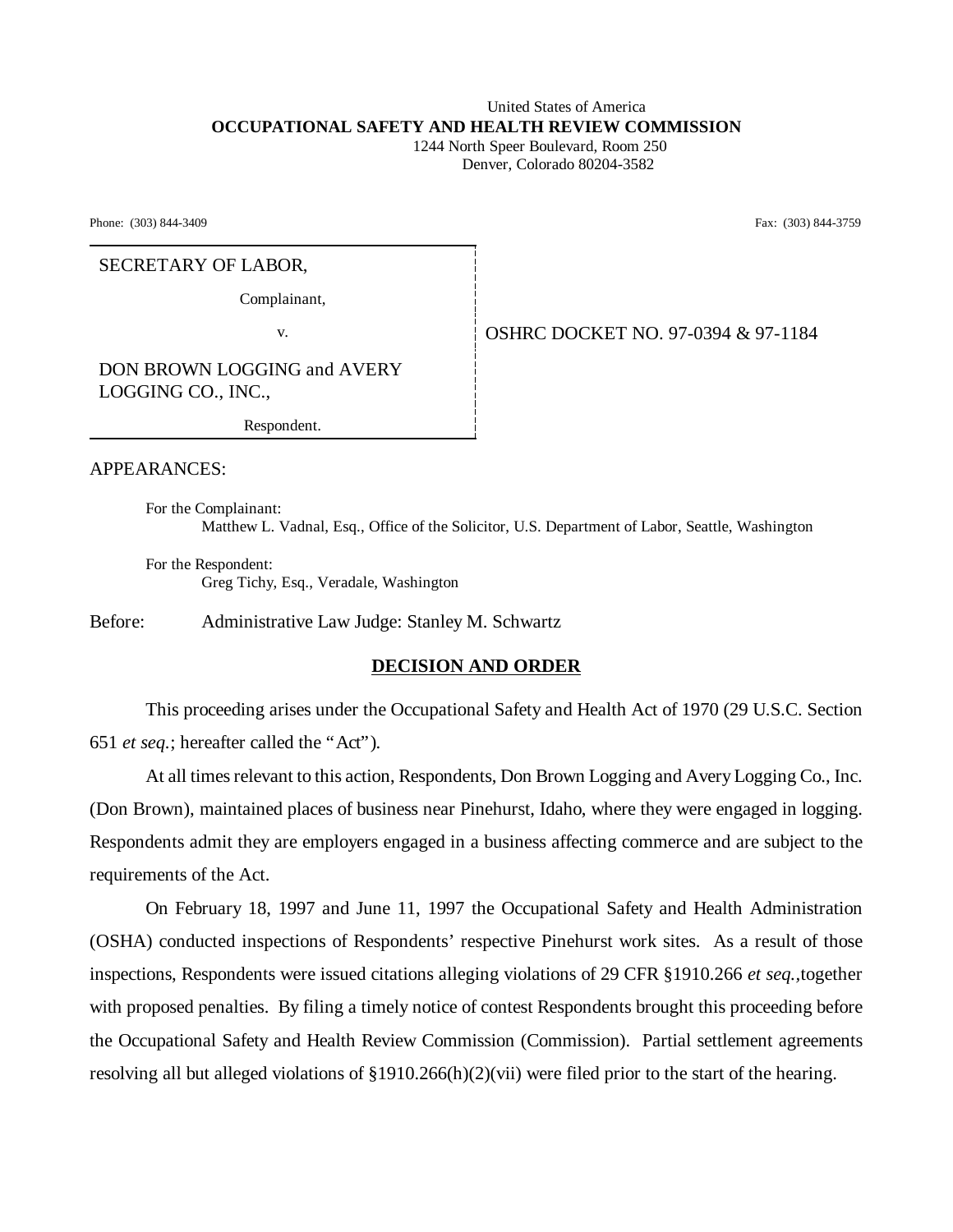On November 18-19, December 16-17, 1997, and again on April 1, and May 8, 1998, hearings were held in Coeur D'Alene, Idaho and Seattle, Washington. The parties have submitted briefs on the issues and this matter is ready for disposition.

# **Alleged Violations**

Docket No. 97-0394, serious citation 1, item 3 alleges:

29 CFR 1910.266(h)(2)(vii): The backcut of trees being felled was not above the level of the horizontal cut of the undercut:

(a) Don Brown Logging, Frosty Peak Timber Sale: The faller was sawing the backcut at the same level as the horizontal cut of the undercut (match cut).

Docket No. 97-1184, serious citation 1, item 6 alleges:

 $29$  CFR (h)(2)(vii)(sic): Manual felling techniques were not adequate in that the backcut was not above the level of the horizontal facecut in order to provide an adequate platform to prevent kickback:

(a) An employee falling timber to clear road right-of-way at Trapper Creek was matching the backcut and facecut.

The cited standard states:

The backcut shall be above the level of the horizontal facecut in order to provide an adequate platform to prevent kickback. Exception: The backcut may be at or below the horizontal facecut in tree pulling operations.

## *Facts*

Virgle Howell, a Compliance Officer (CO) with OSHA, testified that he conducted an inspection of Don Brown's logging site in the Ross Gulch of the Pine Creek near Pinehurst Idaho (Tr. 29). Howell testified that he spoke with Greg Height, a Don Brown employee, who told him that Don Brown was downing timber using a Humboldt face cut with a matched back cut (Tr. 36, 40; G-4). When using the Humboldt method, the logger, or feller, removes a wedge from the tree by making a horizontal cut and a second, angled cut coming up from below the horizontal cut (Tr. 24; Exh. G-9A, p. 60). A back cut is made in the opposite side of the tree, away from the intended direction of the tree's fall (Tr. 25). In this case, Howell testified, the back cuts were even with the horizontal cut of the Humboldt face cut (Tr. 36). Howell stated that Greg Height told him that Don Brown used a matched back cut because it left a flush cut on the butt of the tree, making it unnecessary to trim the tree before sending it on to the mill (Tr. 36).

Howell testified that on June 11, 1997, he inspected Avery Logging's logging operation in the Trapper Creek area near Pinehurst, Idaho (Tr. 41). Howell testified that an Avery employee admitted that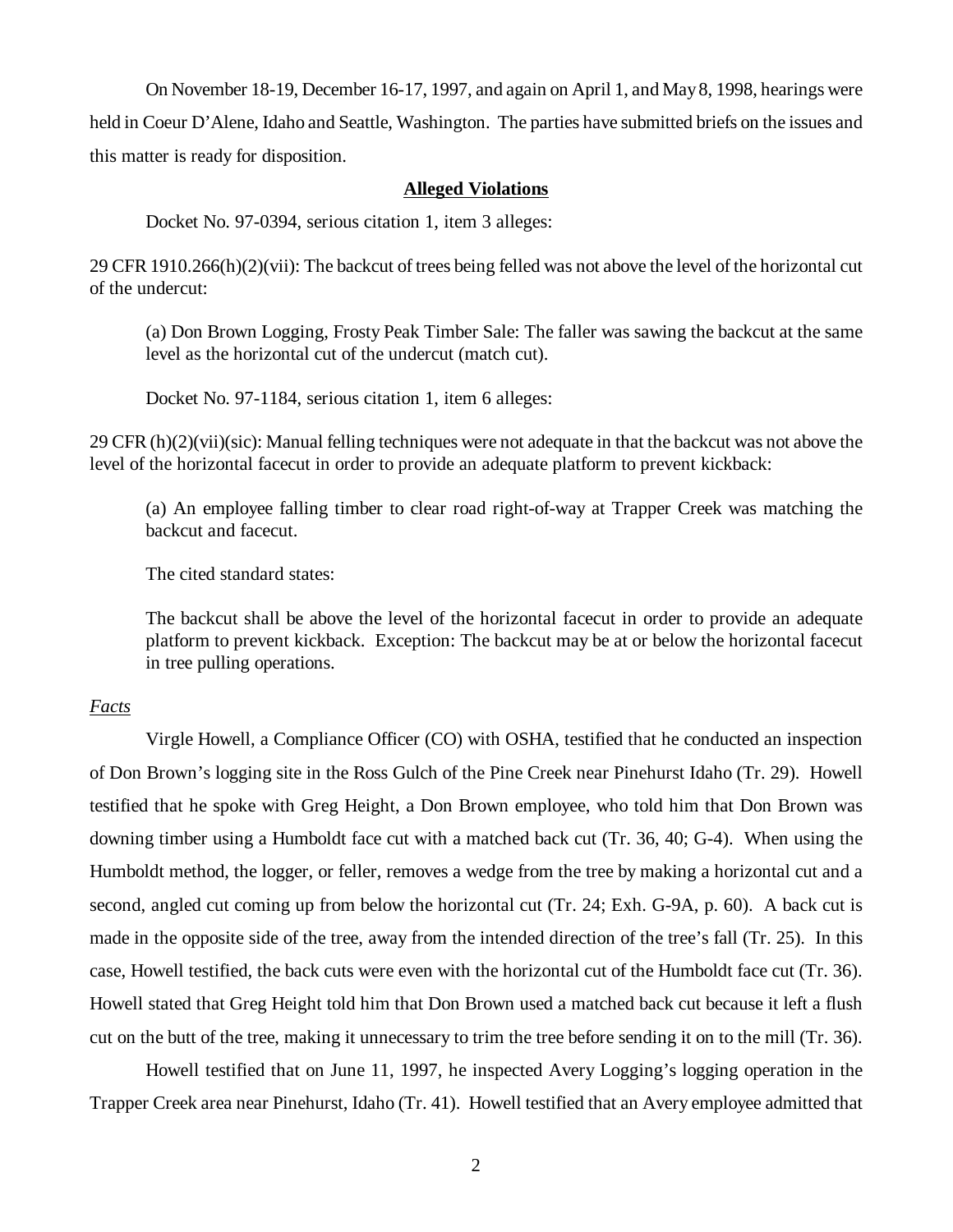Avery was matching its back cuts with the horizontal cut of a Humboldt face cut (Tr. 42; Exh. G-5 through G-9; *See also*; audio tape of Avery inspection, Tr. 584). Howell stated that Avery's employees had been trained to match their cuts (Tr. 47).

Howell testified that it is important to make the backcut above the level of the horizontal facecut in order to control the fall of the tree, and to keep the butt of the tree from leaving the stump and kicking back, possibly striking the faller (Tr. 59). Howell stated that he investigated an accident in Montana in which a tree left the stump and kicked back approximately 10-12 feet, striking and killing the faller (Tr. 60, 122, 64). Howell stated that the faller used a Humboldt face cut; the tree was felled downhill; the kickback was not caused by an obstruction in the tree's path as it fell (Tr. 61, 122).

During his April 2, 1998 rebuttal testimony, Howell stated that since his original testimony, he had investigated two more logging accidents involving kickbacks (Tr. 3, 6-7). Howell testified that in those two cases, large trees, approximately 100 feet high had struck dead fall as they fell, and kicked back 19 and 17 feet, respectively, striking the faller (Tr. 6-7). One faller was killed (Tr. 3, 5). The faller in the fatality investigation used a matched cut (Tr. 5). The faller involved in the other accident, however, left a one inch step (Tr. 15). In addition, both trees also kicked approximately two feet to the side of the stump (Tr. 8, 11).

Paul Cyr has been conducting logging inspections for OSHA since 1980 (Tr. 137). Cyr developed safety courses in logging for the OSHA training institute both before and after the publication of the final rule at §1910.266 *et seq.* (Tr. 141-42). Cyr testified that misdirected falls or kickbacks may create a hazard for the feller, depending on the lean of a tree, the total weight in the crown, and other factors such as ice, snow and wind, or obstructions in the fall path (Tr. 160-61). Cyr personally observed kickbacks caused by improper face cuts made by the faller; Cyr stated that an improperly felled tree may hit another tree in its path and kick back (Tr. 186). Cyr stated that a heavily leaning tree on a slope may kick back without hitting anything on the way down, though the percentage of such kickbacks is small (Tr. 187, 265-66).

Cyr testified that he was involved in drafting the current rule addressing these hazards, relying on a number of industry sources, including: state logging standards from Alaska, Washington, Oregon, and Michigan; "Professional Timber Falling," by D. Douglas Dent; the "Fallers and Buckers Handbook," a publication of the Workers Compensation Board of British Columbia; and the "Logging Professional's Safety Handbook," a publication of the American Pulpwood Association; (Tr. 154-55, 178-80; Exh.G-9, G-11 through G-17), all of which require placement of the backcut above the horizontal plane of the undercut.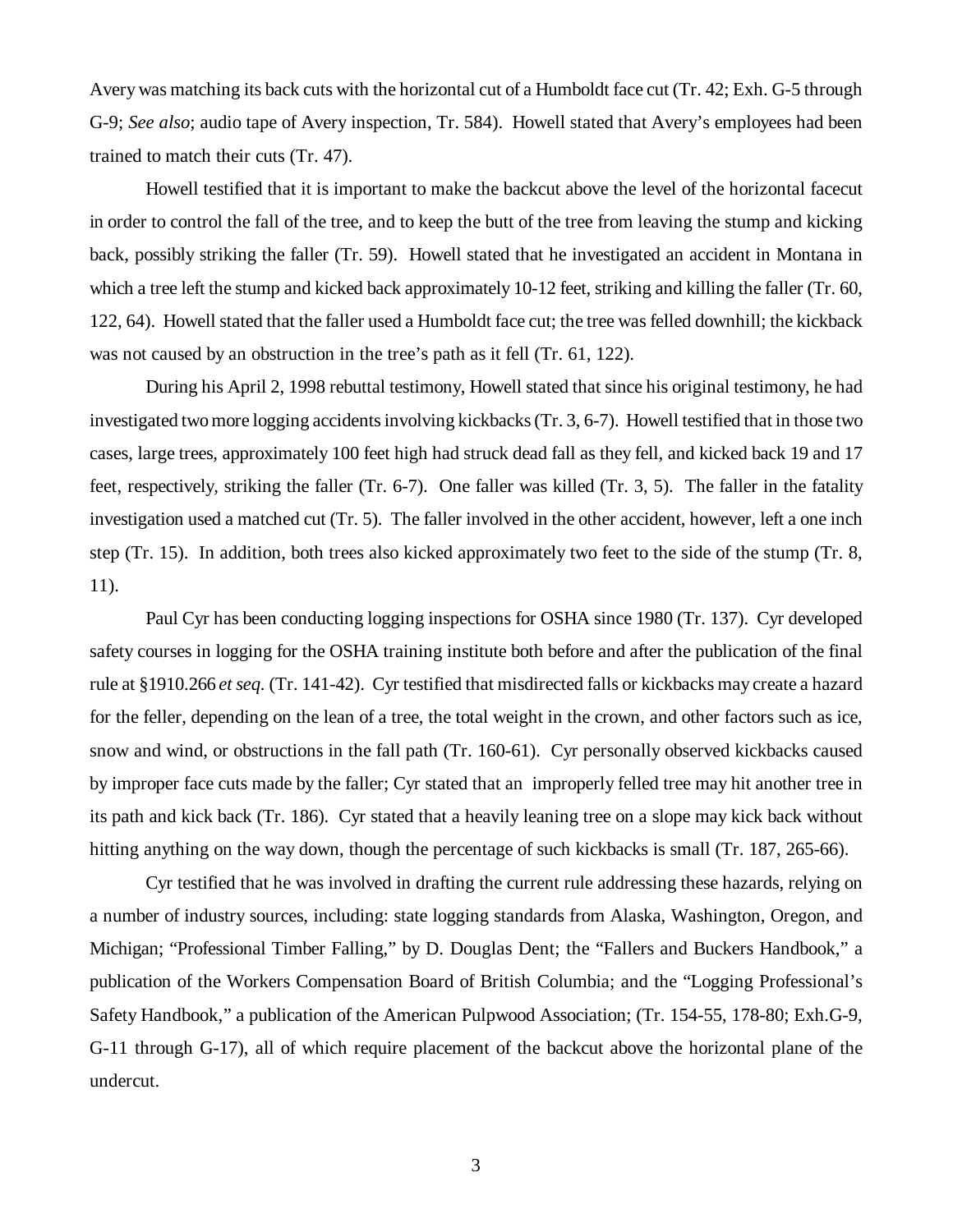In February, 1995, prior to its becoming a final rule, the cited section of the 1995 logging standards was temporarily stayed pending further comment. 60 F.R. 7448 (1995). The partial stay gave OSHA time to reexamine the record insofar as the rule affects loggers using the Humboldt cutting method. (Tr. 173; Exh. G-21). Following the notice and comment period, the Secretary determined that:

Placing the backcut above the horizontal face cut is also necessary to provide a platform to block the tree from kicking back once the hinge does break. Where there is a potential that the face notch will close before the tree hits the ground, which is the case with most cutting using the conventional and Humboldt methods, this platform is necessary to prevent kickback. Where the backcut is at the same level as the horizontal cut, there is no platform to block the backward movement of the tree should kickback start to occur. 60 F.R. 47027 (1995).

The proposed rule became a final rule on September 8, 1995 (Tr. 174; Exh. G-23).

On September 27, 1996 OSHA issued a compliance directive discussing how the cited provision should be enforced, CPL 2-1.22  $\P(J)(11)(f)(8)$  (Exh. G-10, p. 25). The CPL notes that:

OSHA has not specified in the final rule how far above the face cut the backcut must be placed. OSHA believes that a backcut placed at least one inch above the face cut creates an adequate platform to prevent kickback and to allow the hinge to direct the falling of the tree. OSHA believes that a one inch platform would provide an adequate margin of safety for the feller while still providing the contractor with a fairly square-end log.

The cited language was drawn directly from the preamble to the final rule at 60 F.R. 47028 (1995).

Cyr testified that the one inch was a compromise between a number of state standards (Tr. 178).

 Paul Cyr testified that the exemption contained in the cited standard for "tree pulling" refers to the use of mechanical means, usually a skidder with a line attached to it to pull a tree against the lean (Tr. 703- 06). Cyr pointed out that  $1910.266(h)(1)(iii)$  also refers to tree pulling, stating that "no yarding machine" shall be operated within two tree lengths of trees being manually felled. Exception: This provision does not apply to yarding machines performing tree pulling operations." In regard to the tree pulling exception, the preamble states only that:

The final rule allows the horizontal backcut to be placed at or below the horizontal cut in tree pulling operations. Various State logging standards also provide this exception to the backcut requirement  $(e.g., \text{ Ex. } 38\text{K})$ .<sup>1</sup> OSHA believes this exception covers those situations in which a special cutting technique may be required. . ..

Don Hull is a logging safety advisor for the State of Idaho, with 16 years of experience as a faller in Idaho (Tr. 371-74). Hull defined "tree pulling" as a technique used by fallers to direct the fall of a tree.

<sup>&</sup>lt;sup>1</sup> The Washington State logging standards discuss tree pulling at WAC 296-54-535 Tree Pulling. When pulling trees, the cutter works in conjuction with a pulling machine operator to down a tree with a choker or line.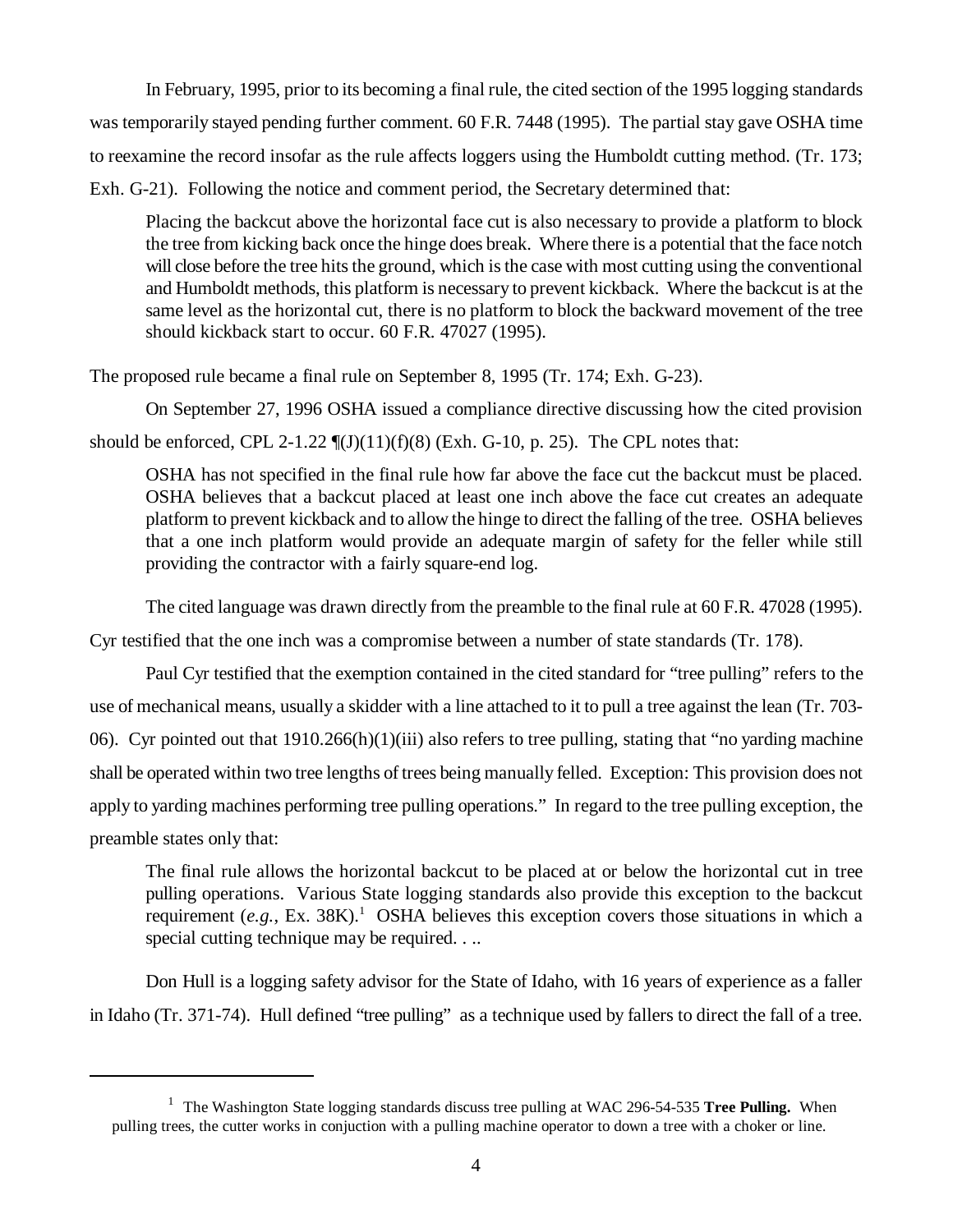Hull testified that the faller can literally pull the tree around and lay it in a particular spot by controlling the placement of the undercut and the amount of holding wood left on the tree (Tr. 371, 511). When pulling a tree, the faller uses a swing cut or Dutch cut (Tr. 487-88). Hull stated that he had never heard the term "tree pulling" used to describe felling a tree with a cable attached to a skidder or yarder (Tr. 487, 512).

Hull stated that a kickback, where the butt of the felled tree comes back across or alongside the stump, ending up behind the stump, will occur when the felled tree hits something or is being felled uphill (Tr. 380, 385). Hull testified, variously, that the platform created by the angled lower cut on a Humboldt face will prevent kickback (Tr. 381; Exh. R-6), and that during a kickback the butt of the tree will be launched up in the air, over any platform and/or step created by the faller (Tr. 382; Exh. R-7). Hull testified that in the former case, the tree will probably not fall, but be hung up in another tree (Tr. 489-91); in the latter, neither the angular cut nor the step will prevent the kickback (Tr. 471-72, 490-93).

Respondent videotaped Hull felling 25 trees (Tr. 392; Exh. R-17). Hull testified that in most cases the butt of the tree slid down the angular face cut; the angle cut on the undercut directed the direction of fall; and by the time the hinge wood broke, the tree was already committed to its fall (Tr. 467)

Hull admitted that the 1989 Idaho logging standards required that back cuts be made above the horizontal level of the face cuts (Tr. 497-99; Exh. G-12, p.4). The 1995 standards, which he helped formulate, allow back cuts to be made even with or above the level of the horizontal cut of the face cut (Tr. 499; Exh. G-25; p.7).

Don Brown, president of Don Brown logging (Tr. 539), testified that based on his 30 years of experience in logging, a one inch step would do nothing to prevent kickback (Tr. 549). Brown stated that trees are normally off the stump before they kick back (Tr. 550).

Jerry Avery, president of Avery Logging, testified that as he understood the cited standard, any backcut higher than the level of the horizontal face cut was in compliance (Tr. 594). Avery further testified that "tree pulling" refers to putting in a swinging undercut to pull the tree around and lay it in the right of way (Tr. 599). Avery admitted, however, that he had heard the term used in the context of using mechanical means, *i.e.* a tractor and cable, to bring a tree to the ground (Tr. 599). Avery testified that the OSHA standard provides a false sense of security, since a one inch step will do nothing to prevent the butt of a tree from kicking back (Tr. 594-95). Avery stated that he is having his fallers make their back cuts one inch above the face cut now because he can't afford to pay the OSHA fines, but that the requirement is unreasonable (Tr. 601).

Avery testified that the butt of a falling tree, hitting an obstruction halfway through its fall, at approximately 45E, will kick raise up over the stump (Tr. 602). Avery stated that should the tree hit an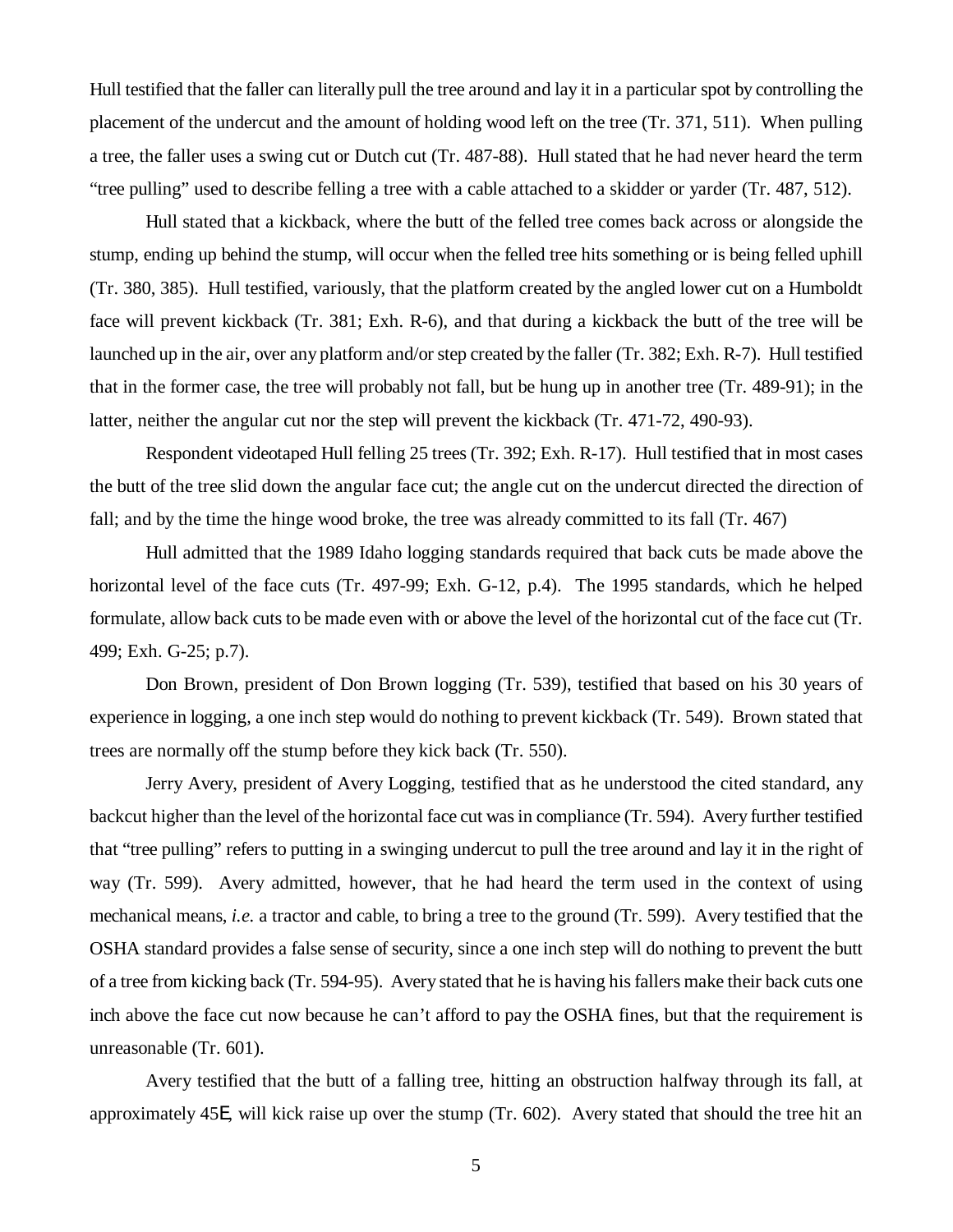obstruction earlier in its fall, it may still jerk off the stump; once the tree has left the stump, no step will prevent kickback (Tr. 603-04).

Toby Millard is the sole proprietor of Millard Cutting Company, an Idaho company, with 21 years of experience falling trees (Tr. 605-07). Millard agreed that the term "tree pulling" refers to placing a swing cut in a tree to pull it around during its fall (Tr. 619). Millard testified that a one inch step would not prevent kickback, because at the end of the fall the butt of the tree may go above the stump or beside it, but never kicks back into the stump itself (Tr. 613-14). If the falling tree were to hit another tree early in its fall, the hinge wood would keep it from kicking back, rendering the step redundant (Tr. 615-16, 627, 642). Millard stated that the standard is unnecessary when using a Humboldt face, because the face of the undercut provides a platform to prevent kickback (Tr. 622, 627, 643-46). According to Millard the tree pulls away from the apex, *i.e.* the point where the face cuts come together, as it falls; the one inch step never comes into play with the butt of the tree (Tr. 626, 657-59).

Millard stated that in the time he has been falling, he has never heard of a fatality resulting from a kickback (Tr. 630). The only fatality Millard was aware of resulted from a "barber chair," where the tree fell back away from the undercut, striking and killing the faller (Tr. 631). Millard believed that the one inch step requirement increases the chances of creating a barber chair (Tr. 647). The fatality Millard cited resulted from a back cut two feet above the undercut (Tr. 648).

Millard testified that he is aware that OSHA requires a one inch step, and that his employees have been instructed to comply, though he believes that the requirement is a safety hazard (Tr. 638, 671). According to Millard, a feller climbing through the underbrush with a chain saw to level the butt of the tree for milling is more likely to injure himself (Tr.  $638-39$ ,  $652$ ).<sup>2</sup>

Vernon Keinke is the sole proprietor of a logging company in Idaho with 40 years of experience in the industry (Tr. 677-78). Keinke agreed that a one inch step is unnecessary to prevent kickback when using a Humboldt face (Tr. 679-81). In addition, Keinke testified that the cutter increases the chances of creating a "barber chair" with a step; the larger the step, the greater the danger (Tr. 679). A barber chair is created when there is too much holding wood left on the stump. Instead of acting as a hinge and breaking off as the tree falls, the holding wood causes the tree to split vertically before it falls, creating an additional hazard for the faller (Tr. 679-80, 682; Exh. R-11).

<sup>&</sup>lt;sup>2</sup> On April 2, 1998, in order to familiarize himself with cutting methods, this judge viewed Toby Millard using a Humboldt cut to fell a number of trees.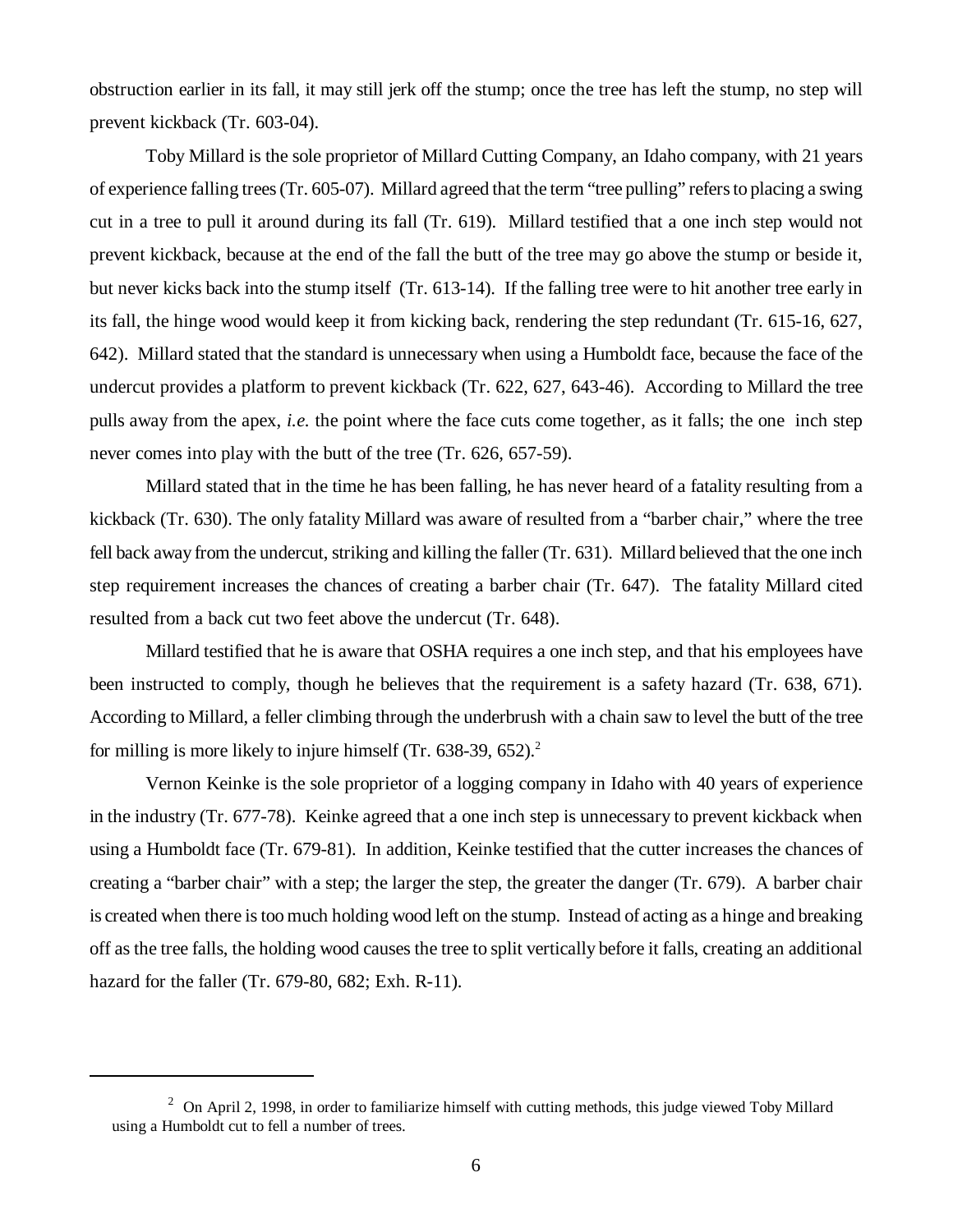George Miller is the safety director for the Associated Logging Contractors of Idaho, Inc., a trade association to which Respondents and their witnesses belong (Tr. 601, 685, 689). Miller testified that Associated Logging provided input to OSHA during its promulgation of the cited logging standards. Miller testified that neither the organization nor its members objected to the cited standard as promulgated, believing that a back cut 1/16 to 1/8 inch above the horizontal face cut would be in compliance (Tr. 693). Miller stated that he learned about OSHA's interpretation approximately a year earlier, shortly before the OSHA inspections and citations (Tr. 701). Associated Logging believes that OSHA's clarification, at the enforcement level, which interprets the standard as requiring a one inch step, differs materially from the standard as written; the organization, therefore, decided to challenge OSHA's interpretation of the standard in this enforcement proceeding (694-95, 698).

Miller stated that most of the mills require a square butt on the trees they accept, *i.e.* the trees must be trimmed under an inch (Tr. 700). Toby Millard testified that where the cutter makes a flush cut, he has only to square the butt up by trimming the protruding hinge wood; if he leaves a one inch step, he must make an additional cut to trim off the step (Tr. 675).

Respondent introduced the testimony of Dar M. Sidiq, a PhD of applied mechanics (Tr. 776). Dr. Sidiq has no experience with actual tree felling, but created a mathematical model of a falling tree, and was "pleasantly amazed at how close [his model] came to the actual dynamics of a falling tree (Tr. 798-99; Exh. R-31). In Sidiq's model, the only function served by a one inch step was to slow the initial motion of the falling tree (Tr. 795).

Complainant introduced Muhammad El-Taha, who holds a PhD in operational research (Tr. 858). Dr. El-Taha, using a slightly different mathematical model, concluded that a one inch step increases the butt's adhesion to the stump (Tr. 879-85), and would absorb significant kickback forces in cases where the falling tree hits an object above the tree's center of gravity (Tr. 960-66; Exh. G-31, G-32).

#### *Discussion*

**Fair Notice.** Don Brown argues that the CPL is inconsistent with the standard, in that the one inch step requirement differs substantially from the requirement that the backcut be "above the level of the horizontal facecut" which is set out in the body of the standard. Don Brown further states that the standard fails to define terms, including "facecut," "adequate platform," and "tree pulling operations" that are crucial to the employer's understanding of the standard. Don Brown argues that the standard, as written, creates such ambiguity that the employer is not fairly apprised of what conduct is prohibited. This judge cannot agree.

7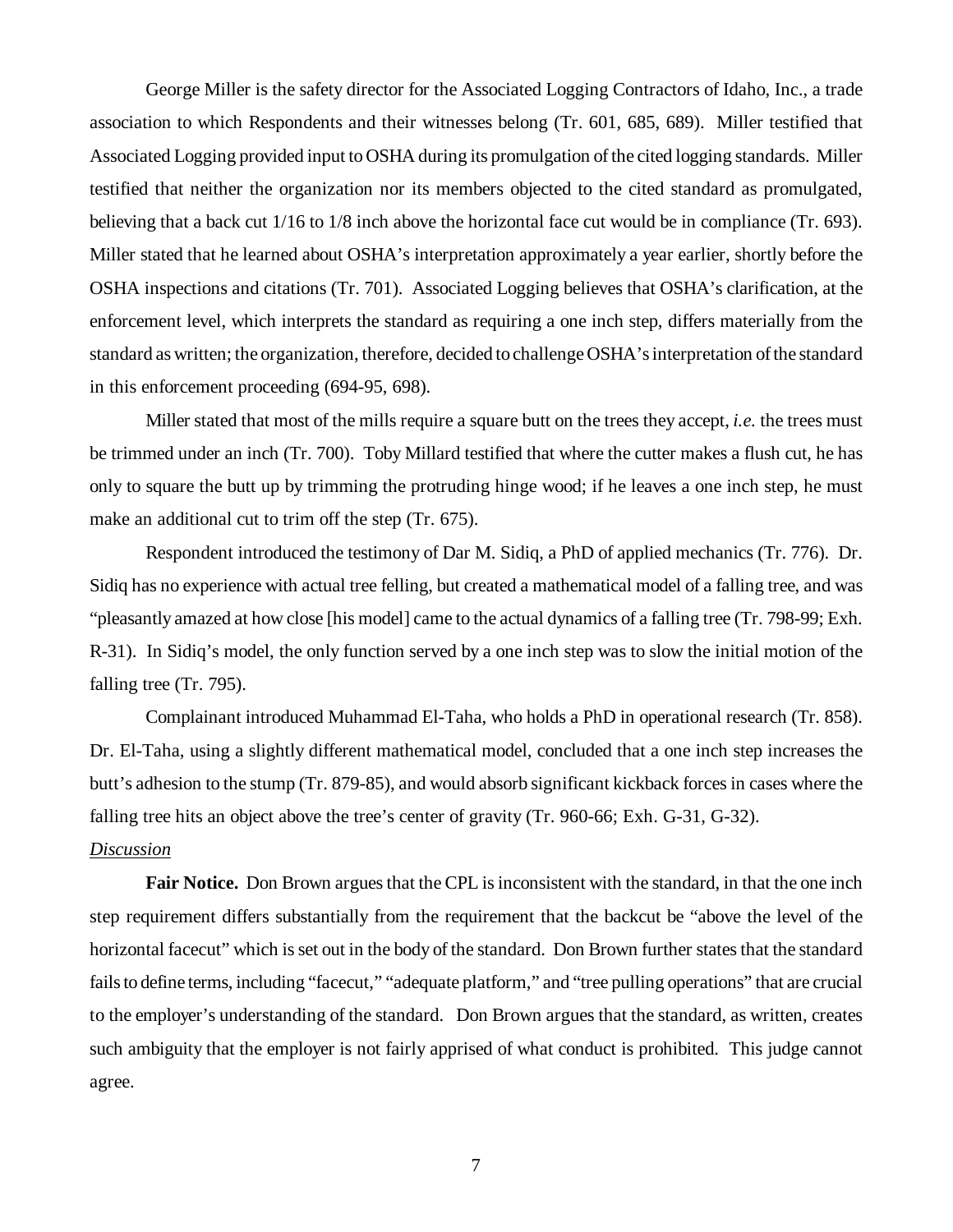The Commission has held that a standard is not impermissibly vague simply because it contains broad terms. The application of external objective criteria, including the knowledge and perceptions of a reasonable person may be used to give meaning to a broadly worded standard. *J.A. Jones Constr. Co.*, 15 BNA OSHC 2201, 1991-93 CCH OSHD ¶29,964 (No. 86-2059, 1993). It is clear from the testimony of Don Brown's witnesses that all understood the terms referred to by Respondent, with the possible exception of the term "tree pulling operations." At no time, however, do Respondents argue that they were involved in tree pulling operations, or that they believed they were in compliance because their operations fell under the tree pulling exemption. It is clear that none of the broad terms listed by Respondents rendered the standard unenforceably vague.

Similarly, the one inch requirement is not inconsistent with the cited regulation, and so does not render it ambiguous. Though not included in the text of the cited standard, the requirement was set forth in the preamble to the final rule at 60 F.R. 47029, issued September 9, 1995, in which the agency considered the differing height requirements in state standards and concluded that ". . . a backcut placed at least one inch above the face cut should provide an adequate platform to prevent kickback and to allow the hinge to help steer the falling of the tree. . .." *Id*. Moreover the one inch requirement was reissued as a CPL in September 1996, well before either of the inspections in this matter. Don Brown cannot fairly claim that OSHA's enforcement position is a departure from the Secretary's original intent, or that it was surprised by the challenged interpretation.

**Reasonableness.** Don Brown's real argument with the standard is that it feels the one inch step requirement<sup>3</sup> set forth in the preamble and in CPL 2-1.22 is unreasonable in that it fails to address a recognized hazard.

Every logger testifying agreed that kickbacks are a real hazard. CO Howell investigated two kickback accidents during the course of the hearing alone, one of which resulted in a fatality.

Respondents argue, however, that the one inch step is unreasonable because it will not prevent kickback as stated by the Secretary. Don Brown introduced substantial anecdotal and opinion evidence from experienced fellers, none of whom felt that a one inch step would prevent kickback. The testimony of these fellers was sincere, and I do not believe that it was driven, as suggested by the Secretary, solely by economic considerations. Moreover, Don Brown's evidence was supported, in part, by the testimony of CO Howell, who reported that in at least one of the kickback accidents he investigated, the butt of a tree

 $3$  Though Don Brown specifically objects to the one inch requirement, the witnesses uniformly agreed that no step, of any size, would prevent a tree from kicking back.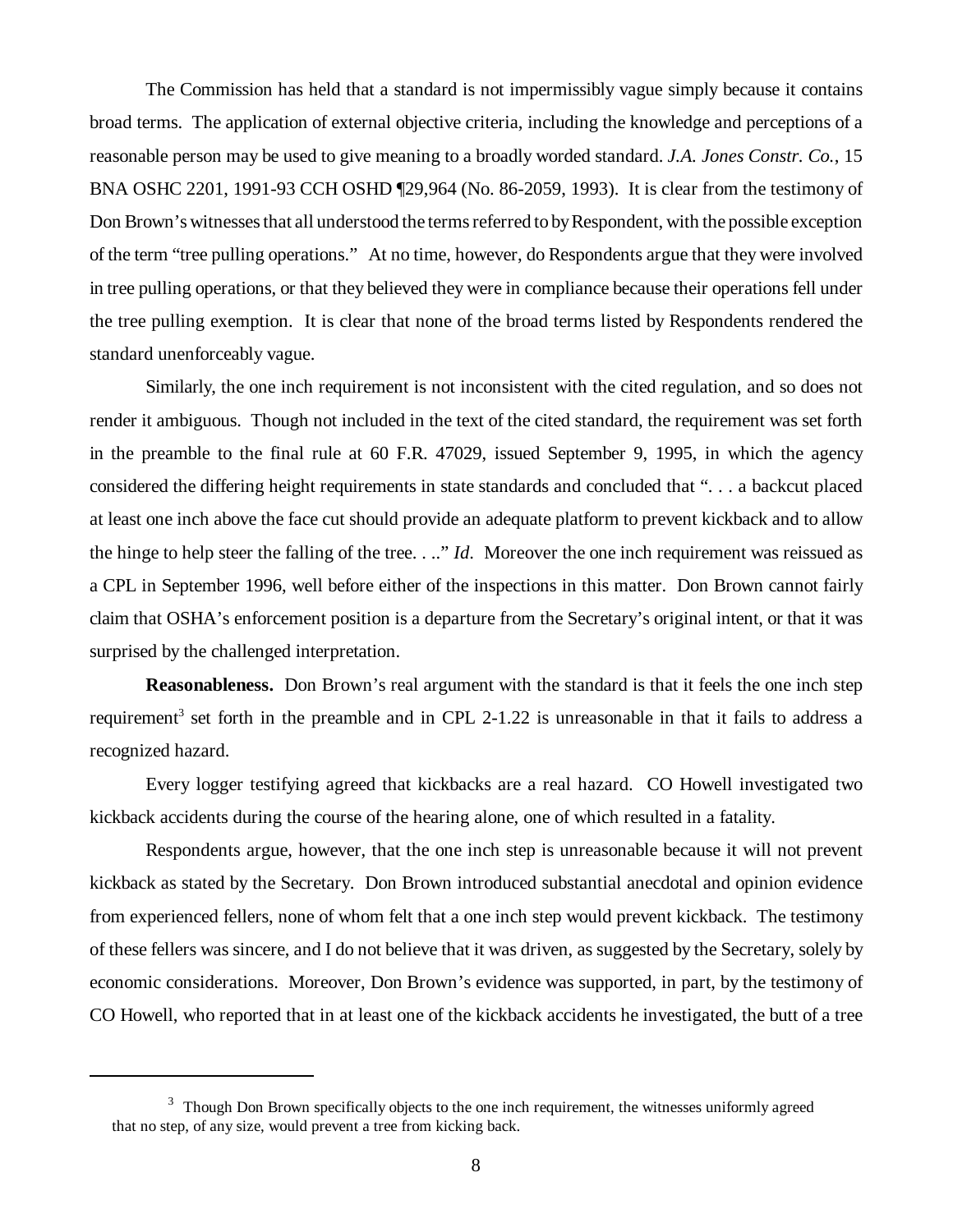kicked back, striking the feller, even though the feller had left the required one inch step. The record establishes that a felled tree, striking a stationary object, may kick back over, or to the side of the tree's stump, away from any platform created by the back cut. In those instances, the platform fails to provide any kickback protection.

Don Brown's evidence is not, however, sufficient to establish that the OSHA acted unreasonably in adopting the one inch requirement as a guideline for enforcing the cited standard. It is well settled that a reviewing court should defer to an agency's own interpretation of its regulations where such interpretations are reasonable. *Martin v. OSHRC (CF&I Steel Corp.)*, 111 S.Ct. 1171, 1179 (1991). *Secretary of Labor v. American Cyanamid Company*, 15 BNA OSHC 1497, 1991-93 CCH OSHD ¶29,598 (No. 86-681, 1992).

Complainant showed that the logging industry in general, and Don Brown's trade organization specifically, were apprised of and took part in the rule making process. Complainant showed that in enacting the cited standard, the Secretary relied on substantial evidence, including industry publications and state logging standards. It is clear the agency considered the issues; there is no evidence that the Secretary acted improperly or arrived at its conclusions arbitrarily or irrationally. Rather the evidence supports the Secretary's determination that a platform is necessary to block the backward movement of a tree as it kicks back and to direct the tree's fall. *See; AFL-CIO v. Marshall*, 617 F.2d 636 (D.C. Cir. 1979), *aff'd sub nom. American Textile Mfrs.Inst., Inc. v. Donovan,* 452 U.S. 490 (1981)[discussing the proper scope of judicial review of Secretary's policy determinations].

Given the Secretary's finding that a step will aid in preventing kick back and in directing a tree's fall, OSHA acted reasonably in providing employers and enforcement personnel with clear guidance as to the requirements of the cited standard. A one inch step is measurable; it spells out the agency's position for employers, and allows OSHA CO's to apply the standard evenly. The Secretary specifically set forth her findings in support of a one inch step in the preamble to the final rule. While the Secretary's failure to include the one inch requirement in the actual text of the standard is inexplicable, I cannot find that OSHA acted unreasonably in adopting the compromise position set forth in the preamble and issuing it a CPL.

For the reasons stated above, I find that the Secretary's interpretation of the cited standard is reasonable.

**Greater Hazard.** Don Brown argues that use of the one inch step creates additional hazards, increasing the chances of creating a "barber chair," and necessitating a second cut to trim the butt.

In order to establish the affirmative defense of a greater hazard, the employer must show that 1) the hazards of compliance are greater than the hazards of non-compliance; 2) alternative means of protection